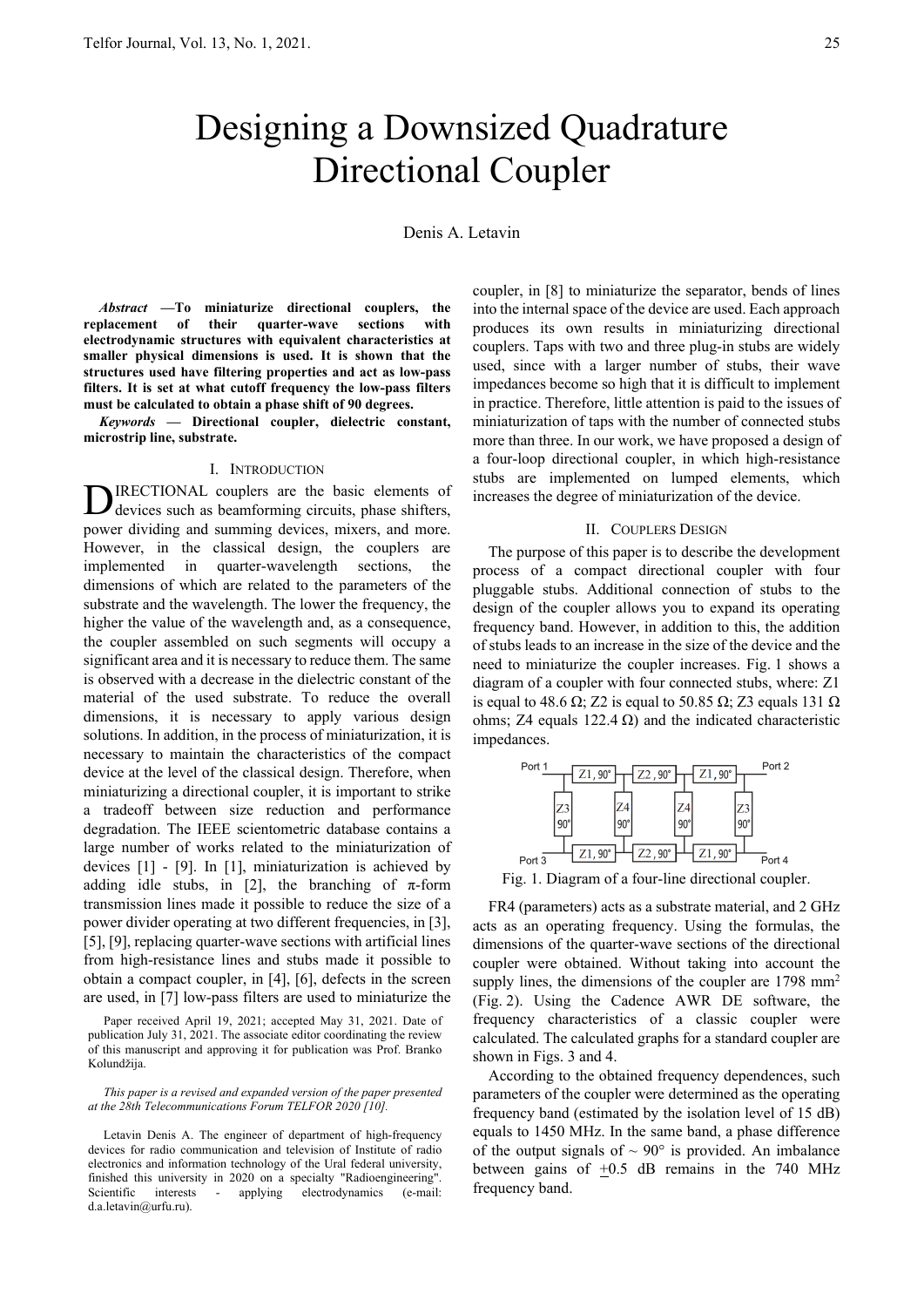

Fig. 2. Layout of a traditional directional coupler.



Fig. 3. Graph of S-parameters from the frequency of the coupler.



Fig. 4. Graph of the phase difference of the output signals of the coupler.

Fig. 2 shows that the area inside the coupler enclosed between the quarter-wave sections is not used in any way. This area will be effectively used when miniaturizing the device. Using the values of the characteristic impedances of quarter-wave sections, it is possible to calculate structures that have equivalent characteristics at smaller sizes. The phase velocity and characteristic impedance of the transmission line are related by the following relationships:

$$
\rho = \sqrt{\frac{L}{C}}\tag{1}
$$

$$
v_{\phi} = \frac{1}{\sqrt{LC}}\tag{2}
$$

The wavelength and phase velocity are related by the relationship:

$$
\lambda = \frac{V_{\phi}}{f} \tag{3}
$$

From (2), it is obvious that with an increase in capacitance in an equivalent section of a long line, it will lead to a decrease in the phase velocity of an electromagnetic wave, due to which the wavelength will also decrease, according to (3). This fact makes it possible to reduce the dimensions of microwave devices, in our case, stubs quadrature couplers. Fig. 5 illustrates the layout of the structure, and Fig. 6 shows its amplitude-frequency characteristics.



Fig. 6. Frequency response of the structure.

However, it is necessary to determine at what cutoff frequency the low-pass filter must be calculated in order for it to provide a phase shift of 90 degrees. Let's construct the frequency response and phase response for the simplest low-pass filter (LPF) and high-frequency filter (HPF), shown in Fig. 7.



Fig. 7. Frequency response and phase response of the simplest LPF and HPF.

In Fig. 7, the frequency characteristics of the low-pass filter are depicted by solid lines, the frequency characteristics of the high-pass filter are dashed. In particular, Fig. 7b shows the amplitude-frequency characteristic of the LPF and HPF at the same cutoff frequencies. Fig. 7c shows the vector diagrams of voltages and currents constructed for the frequency  $\Omega = 1$ .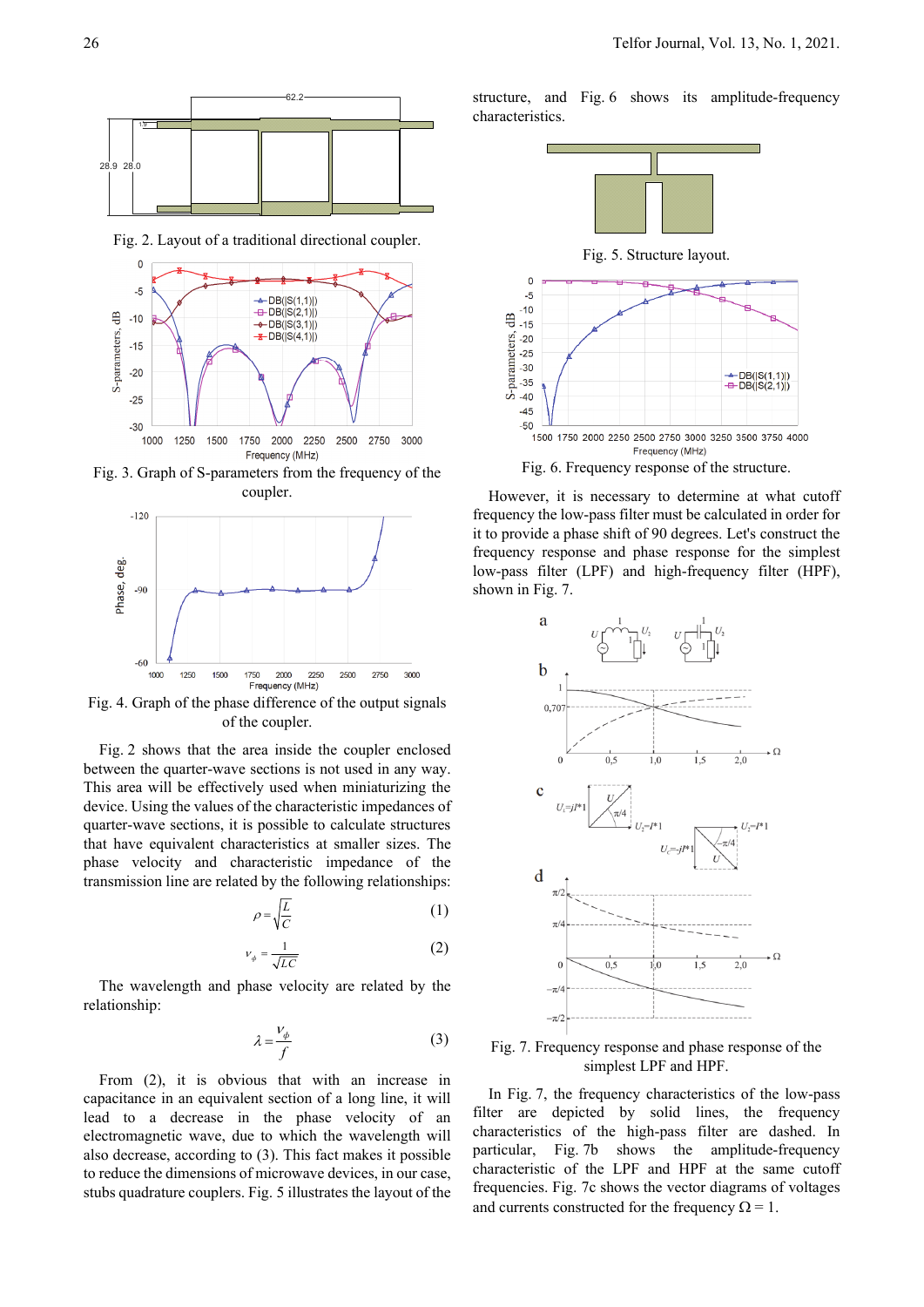Let's carry out similar constructions for the normalized low-pass filter of the third order (Fig. 8).

$$
U\begin{bmatrix} 1 & \alpha_i=1 & \alpha_s=1 & U_{k1} & U_{k2} \\ \hline 0 & 0 & 0 & 0 \\ \hline 0 & 0 & 0 & 0 \end{bmatrix} \begin{bmatrix} U_{k1} & U_{k2} & U_{k3} \\ \hline 0 & 0 & 0 \\ \hline 0 & 0 & 0 \end{bmatrix} \begin{bmatrix} 0 & 0 & 0 \\ \hline 0 & 0 & 0 \\ \hline 0 & 0 & 0 \end{bmatrix} U_{k1} \begin{bmatrix} 0 & 0 & 0 \\ 0 & 0 & 0 \\ \hline 0 & 0 & 0 \end{bmatrix} U_{k2}
$$

Fig. 8. LPF (on the left with the designations of the elements, on the right with the designations of currents and voltages).

When constructing, the following assumptions were made:

- the voltage across the inductance is determined by the ratio  $\dot{U}_L = \dot{I}_L x_L = \dot{I}_L j \Omega \alpha_L = \dot{I}_L j \Omega = \dot{I}_L e^{(j\pi/2)} \Omega$  (since  $\alpha_1 = \alpha_3 =$ 1), that is, it advances the current by an angle of  $90^\circ$ ;

- the capacitor current is determined by the ratio

 $\dot{I}_c = \dot{U}_c / (1 / j \Omega \alpha_2) = j \Omega \alpha_2 \dot{U}_c = j 2 \Omega \dot{U}_c = 2 \Omega \dot{U}_c e^{(j \pi/2)}$ 

(since  $\alpha_C = 2$ ), that is, it advances the voltage by an angle of 90.

Construction of a vector diagram at a frequency  $\Omega = 1$ . "Each step" in the diagram is marked in the figure with a number in a circle:

1. Let's take the value of the current  $I_2 = 1$ .  $U_2 = I_2 \cdot 1 = 1$ or  $U_2 = I_2 = 1$ .  $e^{j0^\circ} = \cos 0^\circ + j \sin 0^\circ = 1$ . Accordingly, we represent this unit vector coinciding in direction with the xaxis.

2.  $\dot{U}_{L2} = \dot{I}_2 j \Omega \alpha_3 = jI = e^{(j\pi/2)} = \cos(\pi/2) + j \sin(\pi/2) = jI$  This is a vector leading the vector  $U_2$  by an angle  $\pi/2$ .

3.  $U_C$  is the sum of vectors  $U_2$  and  $U_{L2}$ .

$$
\dot{U}_C = \dot{U}_2 + \dot{U}_R = 1 + j1 = \sqrt{2} e^{j\phi_1} \cdot \phi_1 = \arctg 1 = \pi/4
$$

 $\dot{U}_c = \sqrt{2} e^{j\pi/4}$ . Construction as a vector sum of  $U_2$  and  $U_{L2}$ .

4. 
$$
I_c = U_c / (1 / j\Omega\alpha_2) = \sqrt{2} e^{j\pi/4} j2 = 2\sqrt{2} e^{(j3\pi/4)} = -2 + j2
$$
.

This vector can be plotted by plotting " $+2$ " along the vertical axis, and "-2" along the horizontal.

5.  $I_{L1}$  is the sum of vectors  $I_2$  and  $I_C$ .

 $\dot{I}_{L1} = 1 - 2 + j2 = -1 + j2 = \sqrt{5} e^{j\phi_2}$ .  $\varphi_2 = \arctg(-2)$ 

It can also be plotted by plotting "+2" along the vertical axis, and "-1" along the horizontal axis (or as the sum of vectors).

6. The vector is plotted by plotting "-2" on the x-axis and "-1" on the y axis.

$$
\dot{U}_{L1} = \dot{I}_{L1} j \Omega \alpha_1 = \dot{I}_{L1} (e^{j\pi/2}) = (-1 + j2)(j1) = -2 - j1 = \sqrt{5} e^{(j\phi_3)}
$$
  

$$
\varphi_3 = \arctg(1/2)
$$

7.  $U_1$  is the sum of vectors  $U_{L1}$  and  $U_C$ .

 $\dot{U}_1 = -2 - iI + iI + I = -1$ . Deferred in the figure under the number "7".

8. The vector of the electromotive force source *U* is found as the sum of the vectors  $U_{R1}$  and  $U_1$ . Let us take into account that the vector  $U_{R1}$  coincides in magnitude and direction with the vector  $I_{L1}$ , since  $U_{R1} = I_{L1} \cdot 1$  (1 is the internal resistance of the source, see Fig. 3).

 $U = U_{R1} + U_1 = j2 - 1 - 1 = j2 - 2$ , that is, it coincides in magnitude and direction with the  $I_c$  vector.

Thus, the vector  $U$  leads the vector  $U_2$  by an angle of

 $3\pi/4 = 135^{\circ}$  or that the same output voltage  $U_2$  lags behind the input action U by an angle of 135°. If necessary, all angles  $\varphi$ 1,  $\varphi$ 2,  $\varphi$ 3 can be calculated taking into account the quadrant in which it (the angle) falls and build a diagram using them (Fig. 9).



Fig. 9. LPF and vector diagram at frequency  $\Omega = 1$ .

After completing steps "1" to "8" for  $\Omega = 1/\sqrt{2}$ , we obtain a phase shift of  $\pi/2 = 90^\circ$ . Phase characteristics for LPF and HPF are shown in Fig. 10, from which it follows that the frequencies at which the phase shifts of the filters are equal to  $\pm$  90 $\degree$  differ by exactly two times.



Fig. 10. Phase response for LPF and HPF.

For example, if it is necessary to obtain phase shifts  $\pm 90^{\circ}$ at a frequency of 1000 MHz, it is necessary to denormalize (calculate) the LPF relative to the frequency of 1414 MHz, and the HPF relative to the frequency of 707 MHz, as shown in Fig. 11.

The next step is to use well-known expressions to perform the transition from lumped elements to distributed ones. However, it is more advantageous to bend highresistance segments while maintaining their length than to replace them with electrodynamic structures, which will be impossible to implement using standard equipment. After that, we get the layout of a compact four-loop coupler (Fig. 12) and the frequency characteristics obtained using the Cadence AWR (Figs. 13, 14).

From the obtained frequency dependences, it can be seen that the compact coupler operates in a frequency band (estimated by the isolation level of 15 dB) equal to